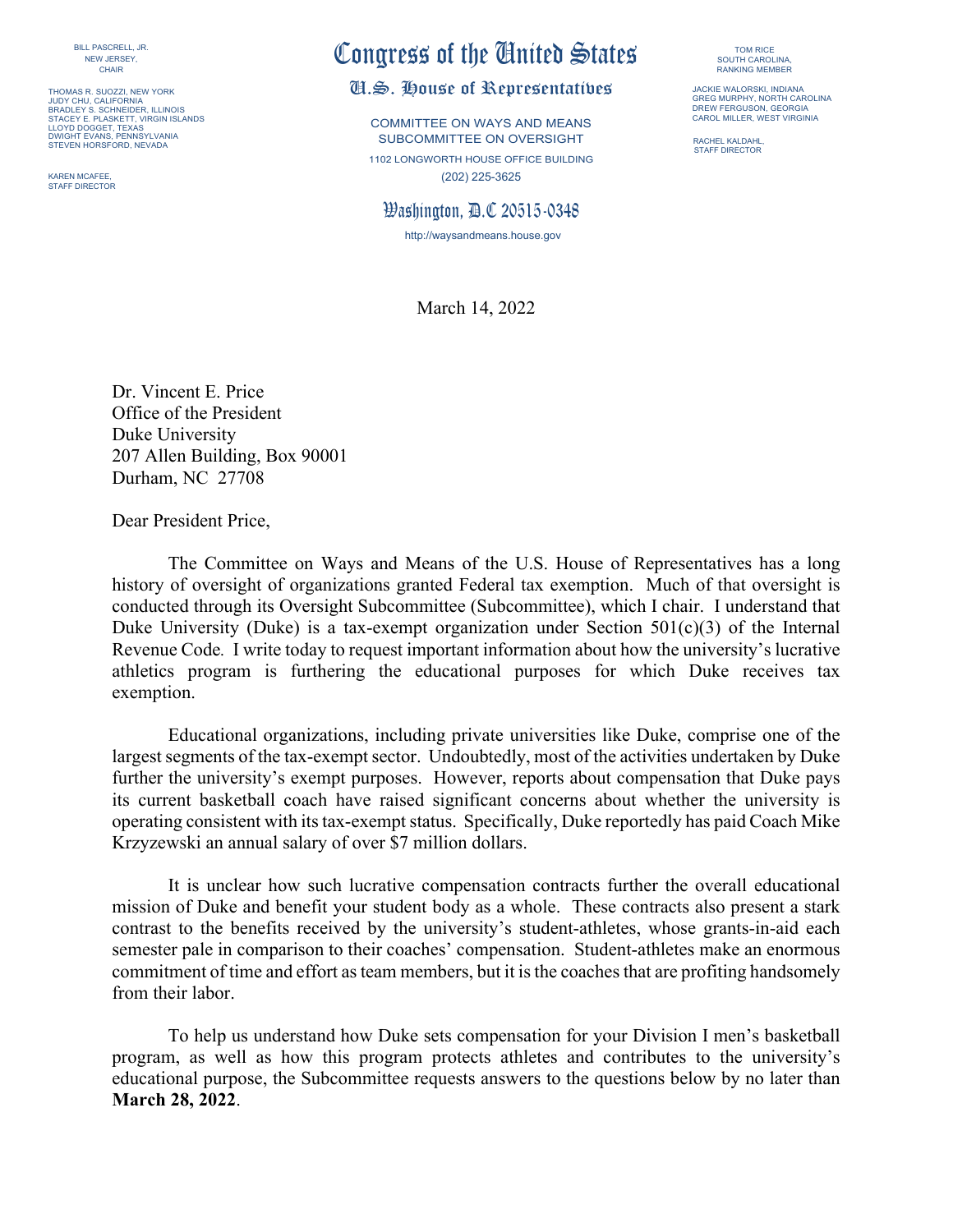President Price March 14, 2022 Page 2

# *Compensation:*

- 1. How many university employees have a compensation package (amounts provided in pay and benefits) above \$1 million each year? How many of these employees work for the athletics department? What departments employ the other university employees earning in excess of \$1 million? How many employees in the athletics department are paid over \$5 million each year?
- 2. Who is the university's highest paid employee and how much does such employee earn?
- 3. What categories of employees (*e.g.*, administrators, deans, professors, development officers, athletic coaches, assistant coaches, team doctors) receive more than \$1 million in compensation each year, and how many employees are in each category?
- 4. Can university employees generally receive outside earnings? Is there any limit to the amount that a university employee can earn beyond his or her university salary/payroll/compensation package? From what outside activities are the head men's basketball coach and his coaching staff permitted to receive earnings?
- 5. Does Duke take the position that the tax under Section 4960 of the Internal Revenue Code applies to it? If so, how much tax has the university paid under Section 4960 each year since its enactment? How many employees have triggered the tax in each of those years? For employees compensated above the Section 4960 cap, what is the median and average dollar amount of the excess above the cap?
- 6. What factors and criteria does the university utilize to determine the size and scope of the compensation packages for the men's basketball coach? Who within the university must approve these compensation packages? Who in the university negotiates with a potential head coach and their staff?
- 7. What non-cash compensation is paid to the university's men's basketball coach and his coaching staff? Please provide types of such compensation, such as health benefits, life and other forms of insurance, in-kind property (*e.g.*, houses, cars, and planes), and university benefits (*e.g.*, meals, tuition remission). Please specify by employee.
- 8. What compensation currently is being paid to former coaches under so-called "buyouts" of their contracts? How many coaches in each year over the past ten years have received such payments? What is the total amount of buyouts that has been paid over the past ten years? Please specify by sport.

#### *Serving the university's educational mission:*

- 1. How does your men's basketball program contribute to the university's educational mission (other than the production of income)?
- 2. Why should the Federal government subsidize the university's athletics programs and escalating coaches' salaries and other non-cash benefits?
- 3. With the increasing commercialization of the university's men's basketball program, how does the university distinguish its activities from professional sports leagues?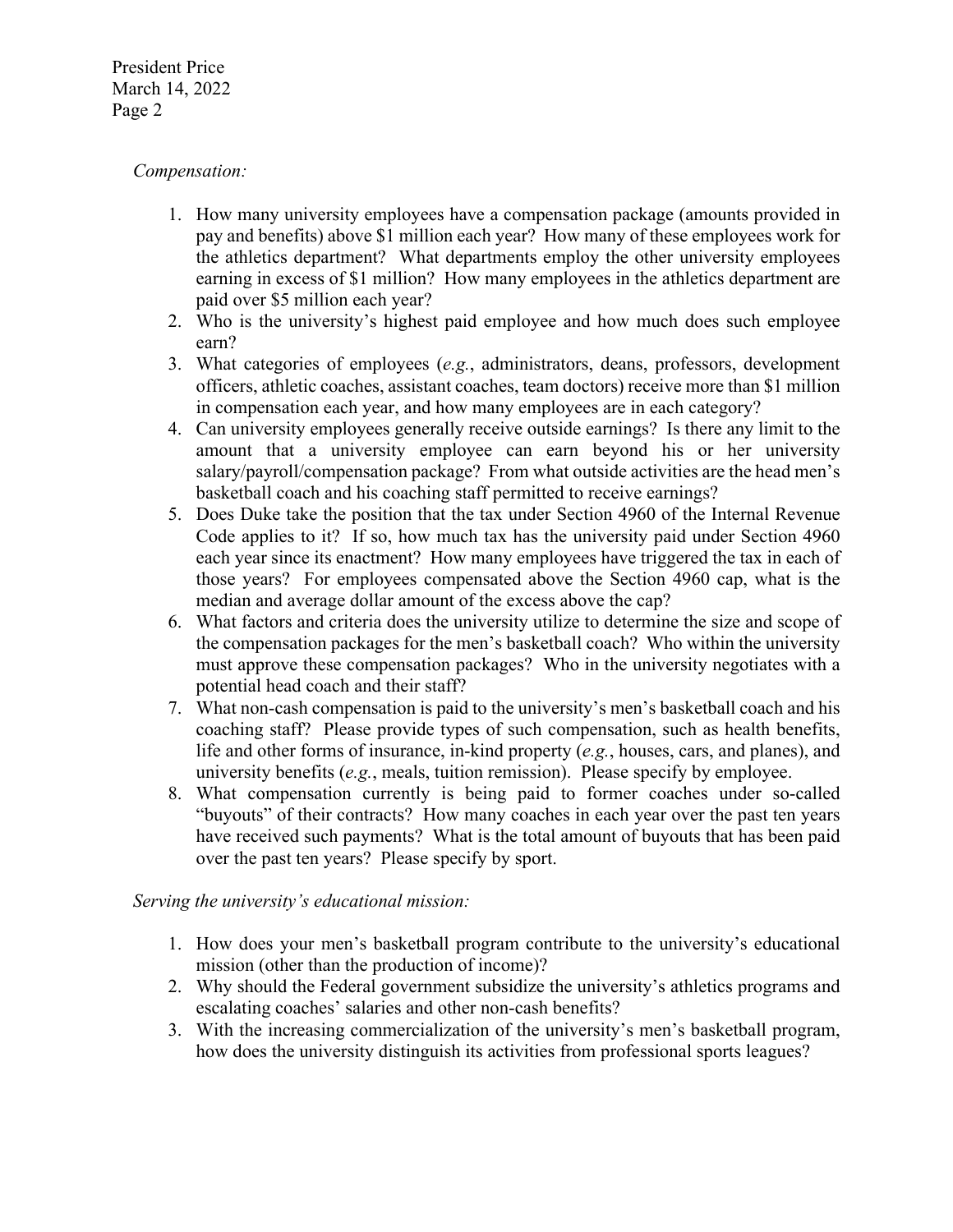President Price March 14, 2022 Page 3

## *Students:*

- 1. What is the total cost per year over the past ten years of your grants-in-aid (*i.e.*, scholarships, including non-cash benefits) to the men's basketball team members? How many full scholarships is each team allotted? How many partial scholarships? What is the average value of the scholarship? How does that average amount compare to the average amount of the scholarships received by non-student-athletes?
- 2. Could you provide a side-by-side comparison, by sport, of (i) the total cash and noncash compensation received by your men's basketball coaches compared to (ii) the total aid, including cost of attendance and any other indirect benefits, including the value of training tables, tutors, and catastrophic insurance against athletic injury, received by a student-athlete on each of those teams on an annual basis over the past ten years?
- 3. What is the demographic makeup of students on the men's basketball teams by race and family income level? Similarly, what is the demographic makeup of the basketball coaching staffs?
- 4. How many, and what percentage, of student-athletes playing basketball graduate from your university with a degree over four, six, and ten years?

# *Revenue and expenses of the athletics department:*

- 1. What were the revenue and expenses for the university's men's basketball program over each of the past ten years? Please break revenue out by category (*e.g.*, tuition, endorsements, sponsorships, royalties, licensing, television contracts, radio programming). How much of this revenue, if any, is from booster clubs, affiliated organizations or foundations, and other alumni donations? Please separately identify recruitment expenses.
- 2. Does the men's basketball program generate revenues in excess of program expenses? If so, are revenues used to support the non-athletic educational operations of the university? Specifically, what other operations have these revenues supported each year in the past ten years and how much per operation per year?
- 3. If the men's basketball program is not self-sufficient or was not in any of the past ten years, did non-university entities, such as booster clubs or alumni donors, finance the program? What were the five biggest non-tuition sources of revenue for the men's basketball program annually over the past ten years? What percentage of the total cost of that program do those sources provide?

#### *Governance of the athletics department:*

1. How is the annual budget set for the university's athletics department? How many years in advance are included in budget projections? Who sets the budgets for the men's basketball program? To what extent is the budget coordinated with or based on representations of financial support by those outside the university (*e.g.*, booster clubs, alumni, shoe, or equipment companies)? What contracts does the athletics department have with outside contractors?